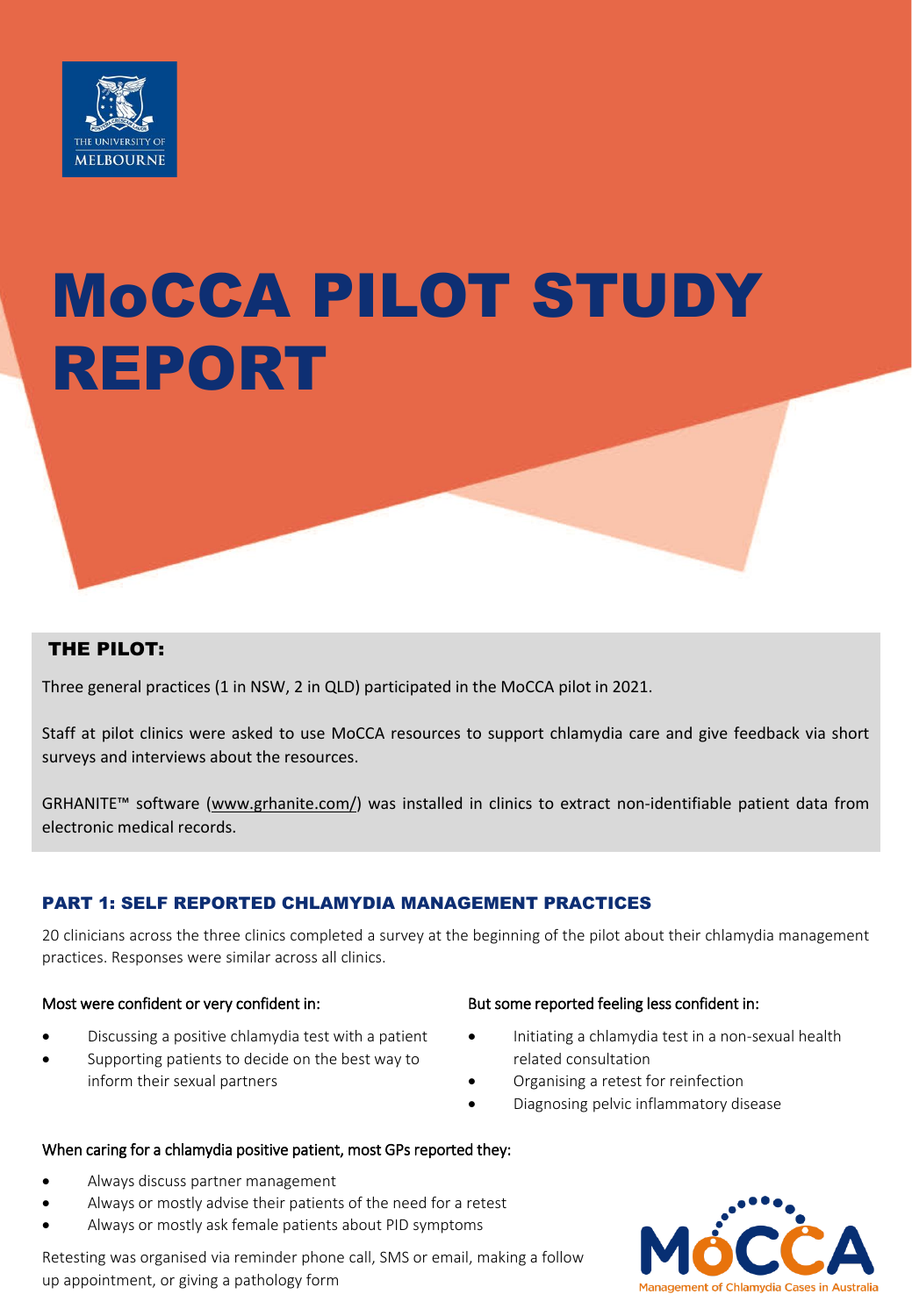# PART 2: ANALYSIS OF CLINIC PATIENT DATA

# CHLAMYDIA TESTING AND POSITIVITY

*Guidelines recommend regular STI testing for sexually active under 30s*

- The following proportions of 16-44 year olds were tested 1 or more times per year when attending a clinic (Figure 1)
	- 2019: 1533/12534, 12.2%
	- 2020: 1458/12373, 11.8%
	- 2021: 1192/10428, 11.4%
- A total of 5070 chlamydia tests for 4178 patients were requested between January 2019 and October 2021
- A higher proportion of women were tested than men
- A total of 225 patients were diagnosed with chlamydia at least once between January 2019 and October 2021
- Chlamydia positivity (Figure 2) was 5.2% overall, 4.5% for women and 6.9% for men





**Figure 2** Proportion of patients testing positive for chlamydia, by age group and sex



# TESTING FOR REINFECTION

*Guidelines recommend that patients with chlamydia are tested for reinfection 3 months after treatment*

- 21.5% (34/158) of patients with a chlamydia infection in 2019 and 2020 were retested within recommended timeframes (Figure 3)
- Retesting rates were higher for men (24.2%) than women (19.6%)
- Reinfection rates were 22.4% overall and higher for men (27.6%) than women (19.2%)

**Figure 3** Proportion of patients who received a retest (2019 and 2020 only)